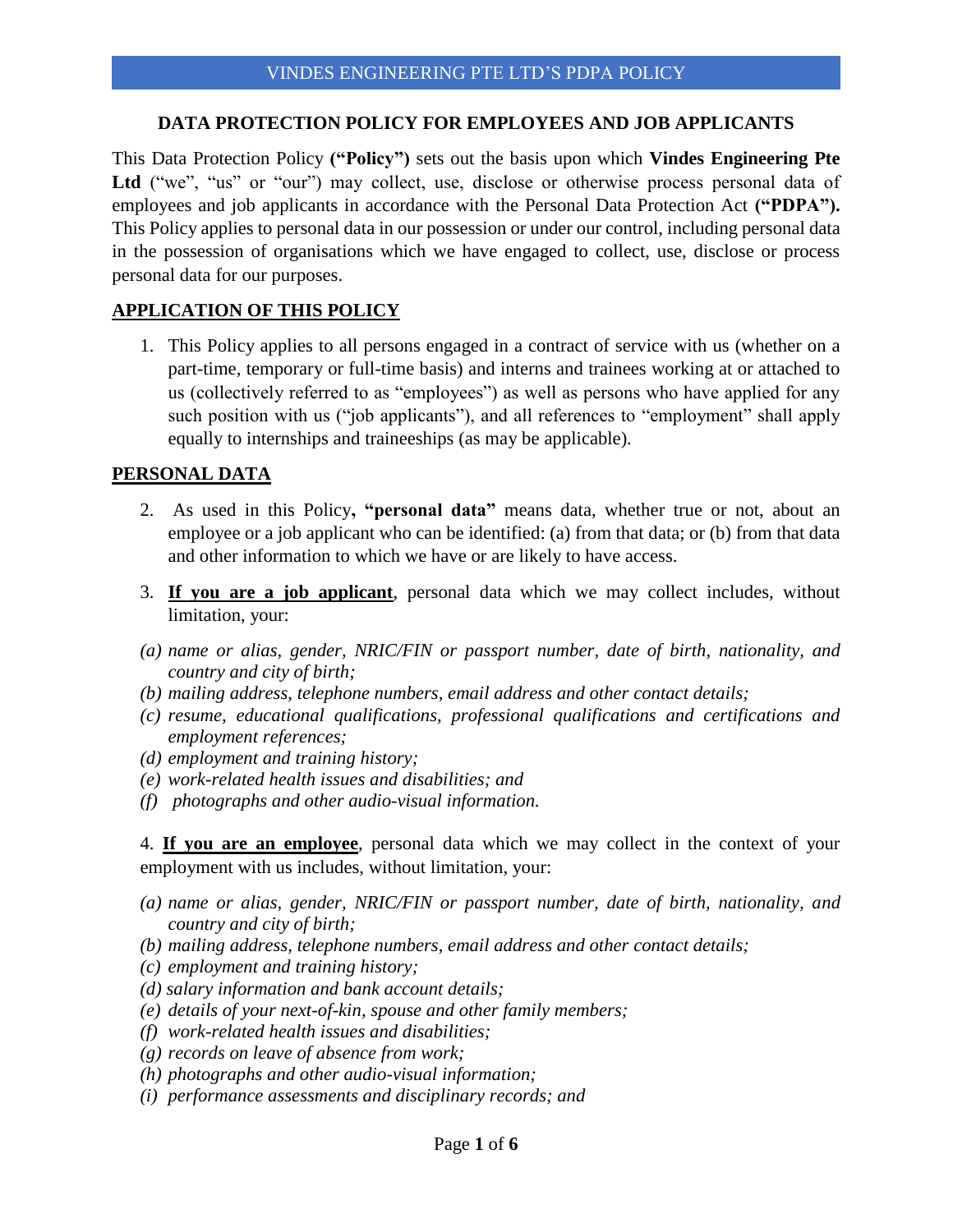*(j) any additional information provided to us by you as a job applicant (that is, prior to being engaged as an employee).* 

5. Other terms used in this Policy shall have the meanings given to them in the PDPA (where the context so permits).

## **COLLECTION, USE AND DISCLOSURE OF PERSONAL DATA**

- 6. We generally collect personal data that (a) you knowingly and voluntarily provide in the course of or in connection with your employment or job application with us, or via a third party who has been duly authorised by you to disclose your personal data to us (your **"authorised representative",** which may include your job placement agent), after (i) you (or your authorised representative) have been notified of the purposes for which the data is collected, and (ii) you (or your authorised representative) have provided written consent to the collection and usage of your personal data for those purposes, or (b) collection and use of personal data without consent is permitted or required by the PDPA or other laws. We shall seek your consent before collecting any additional personal data and before using your personal data for a purpose which has not been notified to you (except where permitted or authorised by law).
- 7. **If you are a job applicant,** your personal data will be collected and used by us for the following purposes and we may disclose your personal data to third parties where necessary for the following purposes:
	- *(a) assessing and evaluating your suitability for employment in any current or prospective position within the organisation; and*
	- *(b) verifying your identity and the accuracy of your personal details and other information provided.*
- 8. **If you are an employee,** your personal data will be collected and used by us for the following purposes and we may disclose your personal data to third parties where necessary for the following purposes:
	- *(a) performing obligations under or in connection with your contract of employment with us, including payment of remuneration and tax;*
	- *(b) all administrative and human resources related matters within our organisation, including administering payroll, granting access to our premises and computer systems, processing leave applications, administering your insurance and other benefits, processing your claims and expenses, investigating any acts or defaults (or suspected acts or defaults) and developing human resource policies;*
	- *(c) managing and terminating our employment relationship with you, including monitoring your internet access and your use of our intranet email to investigate*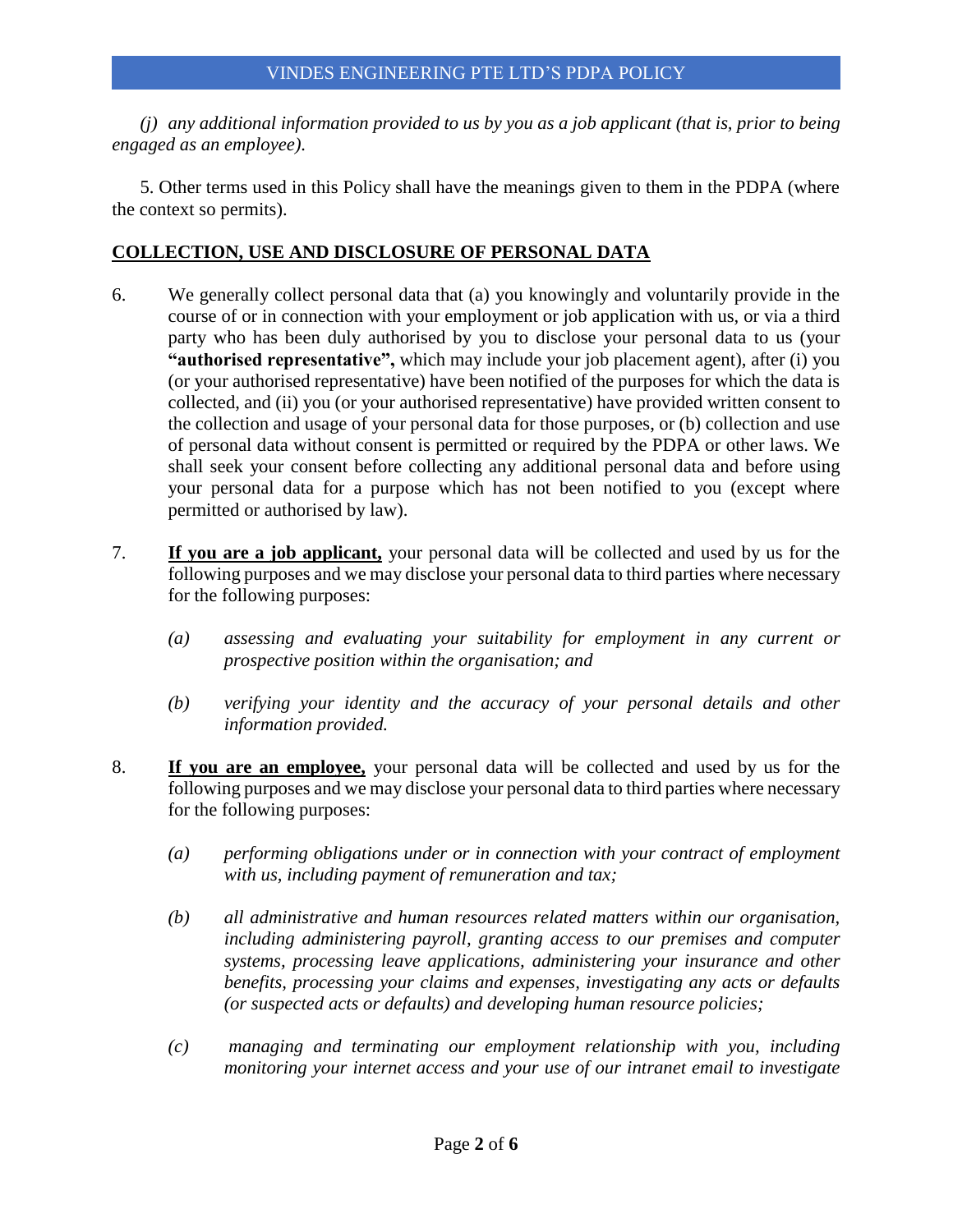#### VINDES ENGINEERING PTE LTD'S PDPA POLICY

*potential contraventions of our internal or external compliance regulations, and resolving any employment related grievances;* 

- *(d) assessing and evaluating your suitability for employment/appointment or continued employment/appointment in any position within our organisation;*
- *(e) ensuring business continuity for our organisation in the event that your employment with us is or will be terminated;*
- *(f) performing obligations under or in connection with the provision of our goods or services to our clients;*
- *(g) facilitating any proposed or confirmed merger, acquisition or business asset transaction involving any part of our organisation, or corporate restructuring process; and*
- *(h) facilitating our compliance with any laws, customs and regulations which may be applicable to us.*
- *(i) to our clients for the purposes of safety training and security access in any work site under the government of Singapore.*
- 9. The purposes listed in the above clauses may continue to apply even in situations where your relationship with us (for example, pursuant to a contract) has been terminated or altered in any way, for a reasonable period thereafter (including, where applicable, a period to enable us to enforce our rights under any contract with you).

## **WITHDRAWING CONSENT BY JOB APPLICANTS**

- 10. The consent that you provide for the collection, use and disclosure of your personal data will remain valid until such time it is being withdrawn by you in writing. If you are a job applicant, you may withdraw consent and request us to stop using and/or disclosing your personal data for any or all of the purposes listed above by submitting your request in writing or via email to our Data Protection Officer at the contact details provided below.
- 11. Upon receipt of your written request to withdraw your consent, we may require reasonable time (depending on the complexity of the request and its impact on our relationship with you) for your request to be processed and for us to notify you of the consequences of us acceding to the same, including any legal consequences which may affect your rights and liabilities to us. In general, we shall seek to process and effect your request within **THIRTY (30) days** of receiving it.
- 12. Whilst we respect your decision to withdraw your consent, please note that depending on the nature and extent of your request, we may not be in a position to process your job application (as the case may be). We shall, in such circumstances, notify you before completing the processing of your request (as outlined above). Should you decide to cancel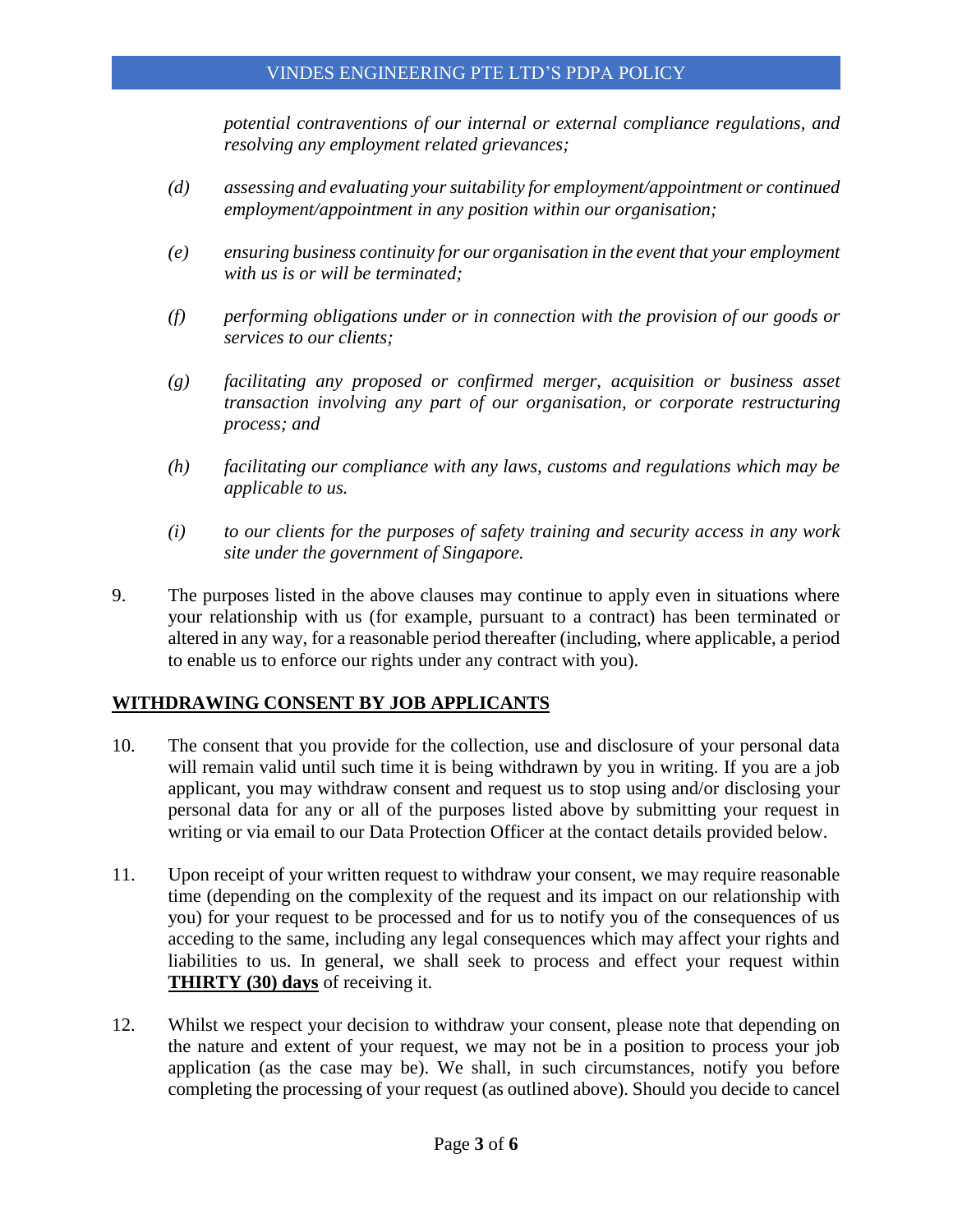your withdrawal of consent, please inform us in writing in the manner described in clause 10 above.

13. Please note that withdrawing consent does not affect our right to continue to collect, use and disclose personal data where such collection, use and disclose without consent is permitted or required under applicable laws.

### **ACCESS TO AND CORRECTION OF PERSONAL DATA**

- 14. If you wish to make (a) an access request for access to a copy of the personal data which we hold about you or information about the ways in which we use or disclose your personal data, or (b) a correction request to correct or update any of your personal data which we hold, you may submit your request in writing or via email to our Data Protection Officer at the contact details provided below.
- 15. Please note that a reasonable fee may be charged for an access request. If so, we will inform you of the fee before processing your request.
- 16. We will respond to your access request as soon as reasonably possible. Should we not be able to respond to your access request within **thirty (30) days** after receiving your access request, we will inform you in writing within **thirty (30) days** of the time by which we will be able to respond to your request. If we are unable to provide you with any personal data or to make a correction requested by you, we shall generally inform you of the reasons why we are unable to do so (except where we are not required to do so under the PDPA).
- 17. Please note that depending on the request that is being made, we will only need to provide you with access to the personal data contained in the documents requested, and not to the entire documents themselves.2 In those cases, it may be appropriate for us to simply provide you with confirmation of the personal data that our organisation has on record, if the record of your personal data forms a negligible part of the document.

## **PROTECTION OF PERSONAL DATA**

- 18. To safeguard your personal data from unauthorised access, collection, use, disclosure, copying, modification, disposal or similar risks, we have introduced appropriate administrative, physical and technical measures such as up-to-date antivirus protection, encryption and the use of privacy filters to secure all storage and transmission of personal data by us, and disclosing personal data both internally and to our authorised third party service providers and agents only on a need-to-know basis.
- 19. You should be aware, however, that no method of transmission over the Internet or method of electronic storage is completely secure. While security cannot be guaranteed, we strive to protect the security of your information and are constantly reviewing and enhancing our information security measures.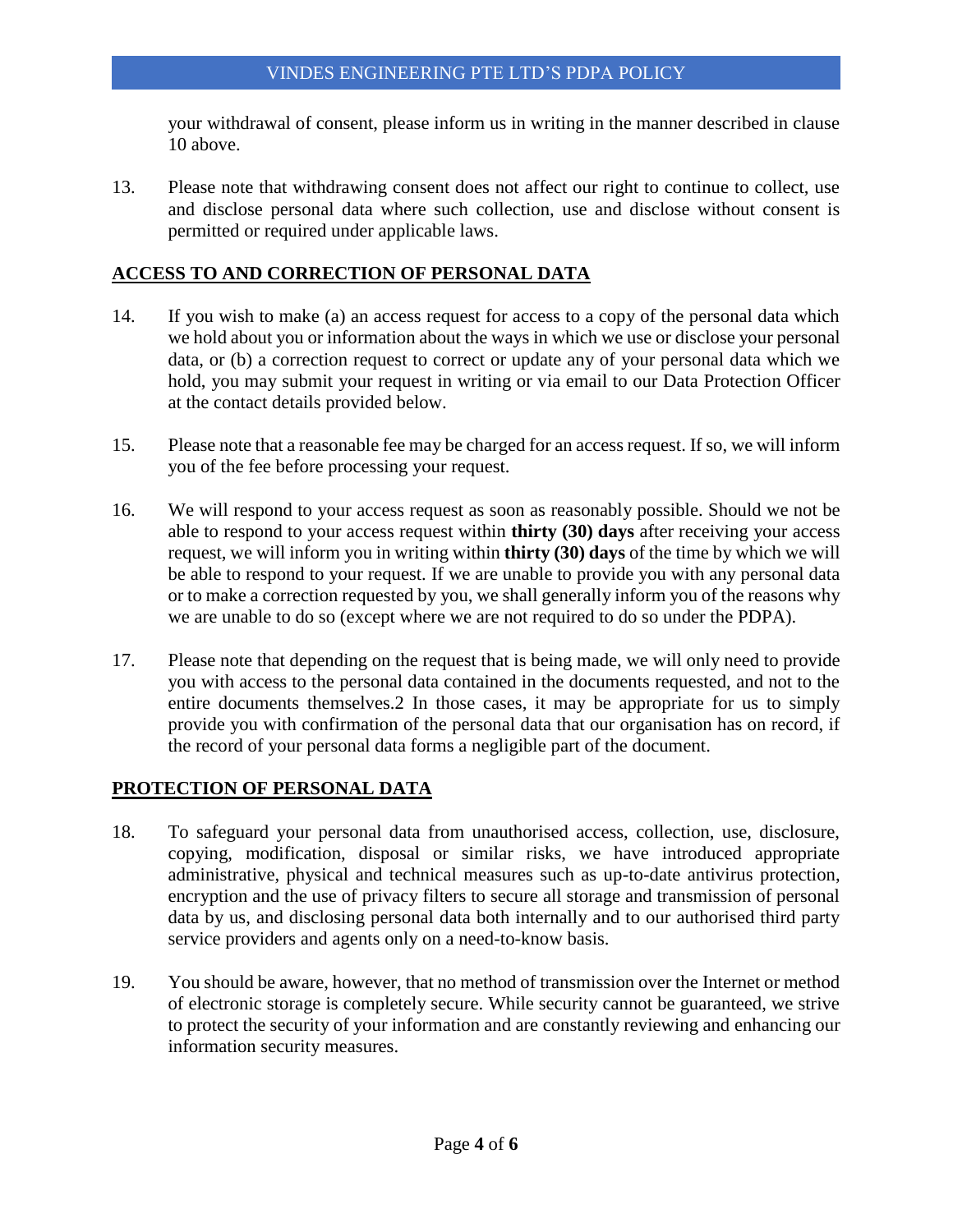#### **ACCURACY OF PERSONAL DATA**

20. We generally rely on personal data provided by you (or your authorised representative). In order to ensure that your personal data is current, complete and accurate, please update us if there are changes to your personal data by informing our Data Protection Officer in writing or via email at the contact details provided below.

### **RETENTION OF PERSONAL DATA**

- 21. We may retain your personal data for as long as it is necessary to fulfil the purposes for which they were collected, or as required or permitted by applicable laws.
- 22. We will cease to retain your personal data, or remove the means by which the data can be associated with you, as soon as it is reasonable to assume that such retention no longer serves the purposes for which the personal data were collected, and are no longer necessary for legal or business purposes.

#### **TRANSFERS OF PERSONAL DATA OUTSIDE OF SINGAPORE**

23. We generally do not transfer your personal data to countries outside of Singapore. However, if we do so, we will obtain your consent for the transfer to be made and will take steps to ensure that your personal data continues to receive a standard of protection that is at least comparable to that provided under the PDPA.

#### **DATA PROTECTION OFFICER (DPO)**

24. You may contact our Data Protection Officers if you have any enquiries or feedback on our personal data protection policies and procedures; or if you wish to make any request, in the following manner:

| Name     | : MS Linna Lim                                                     |
|----------|--------------------------------------------------------------------|
| Position | : HR Officer / DPO                                                 |
| Address  | : 23 Tuas Ave 4 Singapore 639373                                   |
| Tel/Fax  | : 63165992                                                         |
| Email    | : $\lim_{\alpha \to \infty}$ lim@vindes.com.sg or ge@vindes.com.sg |
|          |                                                                    |

Or Back-Up DPO as below:

| Name      | : Mr Lawrence Toh                |
|-----------|----------------------------------|
| Position  | : Chief Operation Manager / DPO  |
| Address   | : 23 Tuas Ave 4 Singapore 639373 |
| Tel / Fax | : 63165992                       |
| Email     | : Lawrence_toh@vindes.com.sg     |
|           |                                  |